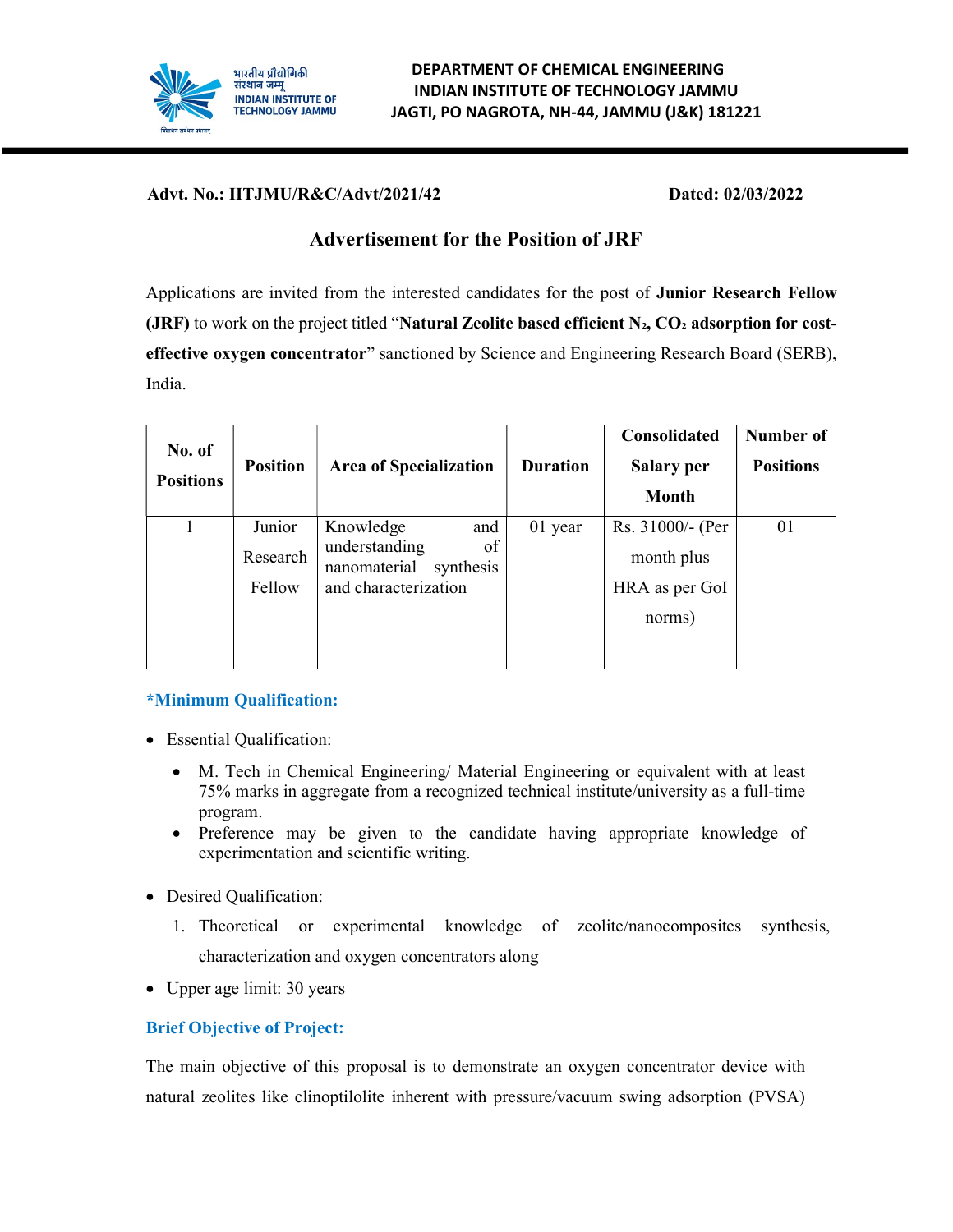technology capable of selectivity of nitrogen and  $Co<sub>2</sub>$  from air and efficient adsorption of  $O<sub>2</sub>$ . This whole setup will comprise of all the indispensable components to provide pure  $O_2$ . The following specific objectives will be addressed through this proposal:

- I. A portable concentrator prototype design with  $\sim$ 90 vol % enriched oxygen stream in a continuous adsorption and desorption cycle (cycle time  $\sim 90$  s).
- II. Flow rate and absorption efficiency validation with optimized process parameters using natural zeolites as an alternative absorbent.

### Job Description:

The selected candidate is expected to work on the synthesis, characterization and optimization of oxygen concentrator unit

#### Application Process:

Duly filled application form along with the requested details, scanned copies of certificates, other supporting documents, should be uploaded through the online portal (https://apply.iitjammu.ac.in/#/home) latest by March  $15<sup>th</sup>$ , 2022. Please apply through the [contract/project staff/JRF/SRF] tab on the referred application portal. Candidates who are already employed should produce a relieving certificate from their employers if selected. The interview will be conducted for all shortlisted candidates.

#### Attention:

- 1. The applicant will be responsible for the authenticity of the information, other documents, and photographs submitted.
- 2. Merely possessing the prescribed qualification does not ensure that the candidate would be called for an Interview. The candidates may be shortlisted based on merit and need for the project.
- 3. Shortlisted candidates will be informed by e-mail about the interview. So, the candidate must provide valid e-mail IDs, phone number information in their applications.
- 4. Shortlisted candidates must present themselves for the interview on the interview date with an updated CV and original and attested photocopies of mark sheets/certificates in support of their academic qualifications. Only shortlisted candidates will be called for the interview. The time of the interview will be informed to the shortlisted candidates by e-mail. The interview will be held by using the online platform.
- 5. Candidates who are already employed should produce a relieving certificate from their employers if selected.